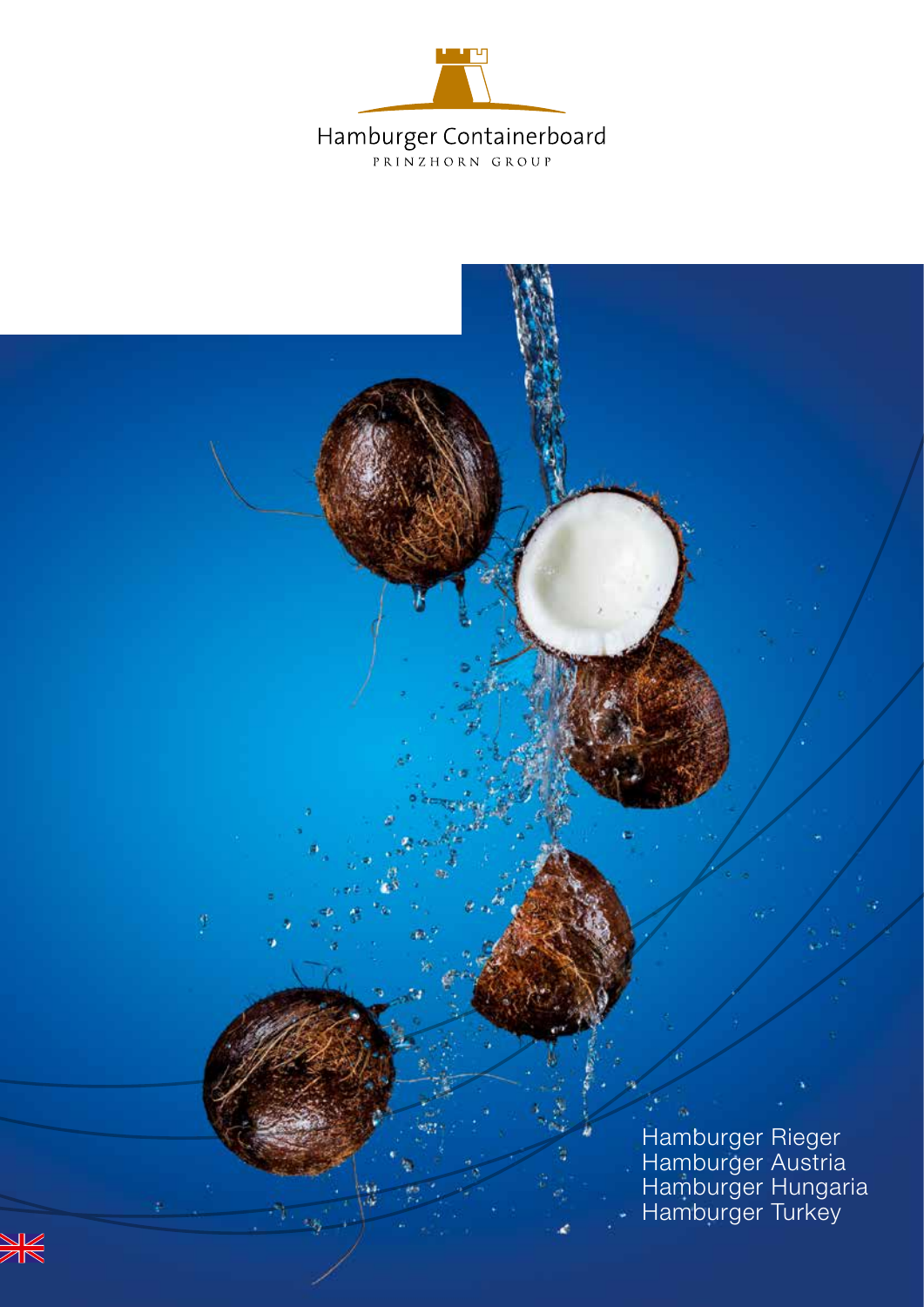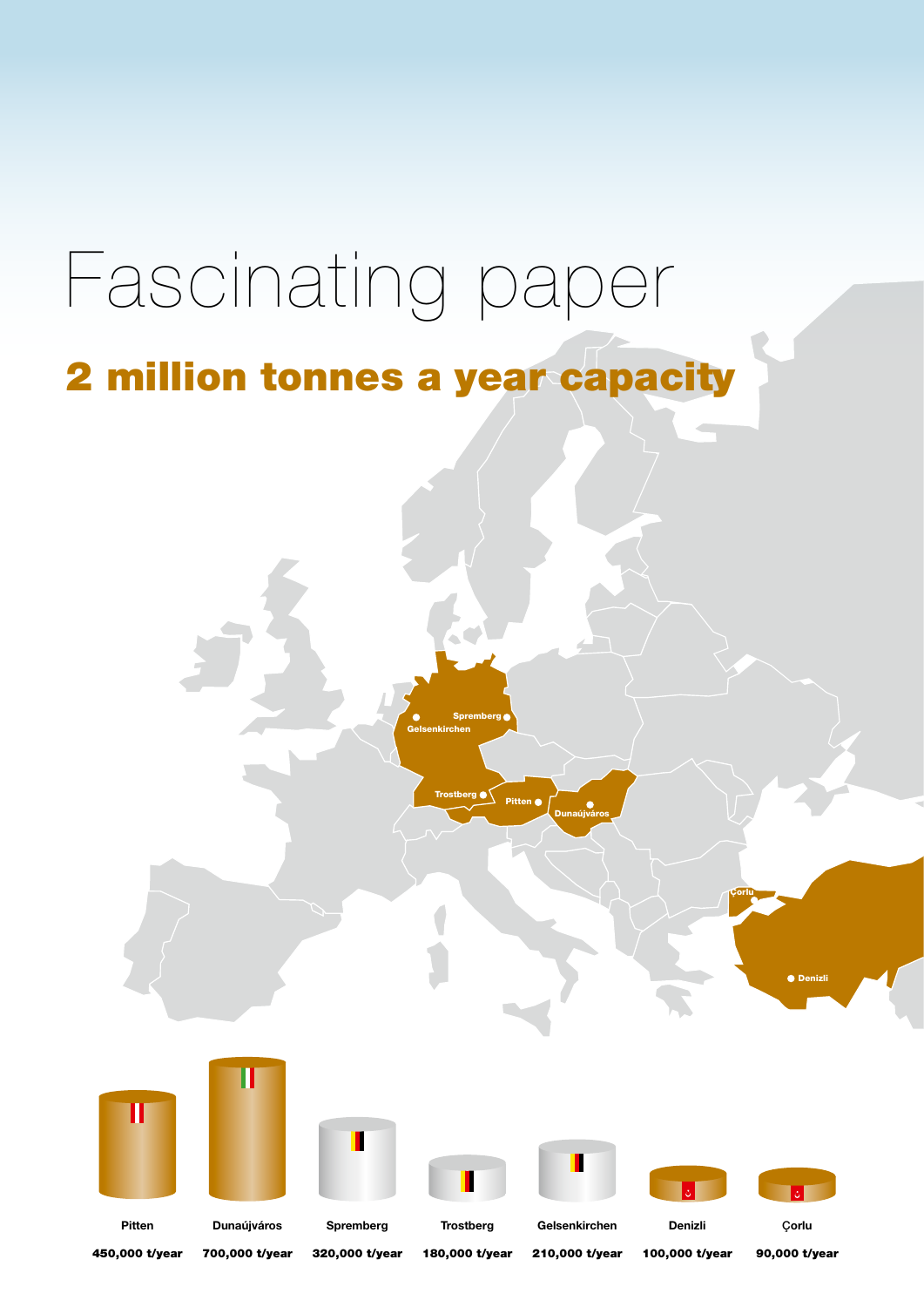# Contents

- 4 Products
- 5 Hamburger Containerboard high quality
- 6 Hamburger Austria Pitten
- 8 Hamburger Hungaria **Dunaújváros**
- 10 Hamburger Rieger Trostberg
- 12 Hamburger Rieger **Spremberg**
- 14 Hamburger Rieger Gelsenkirchen
- 16 Hamburger Turkey Çorlu
- 18 Hamburger Turkey **Denizli**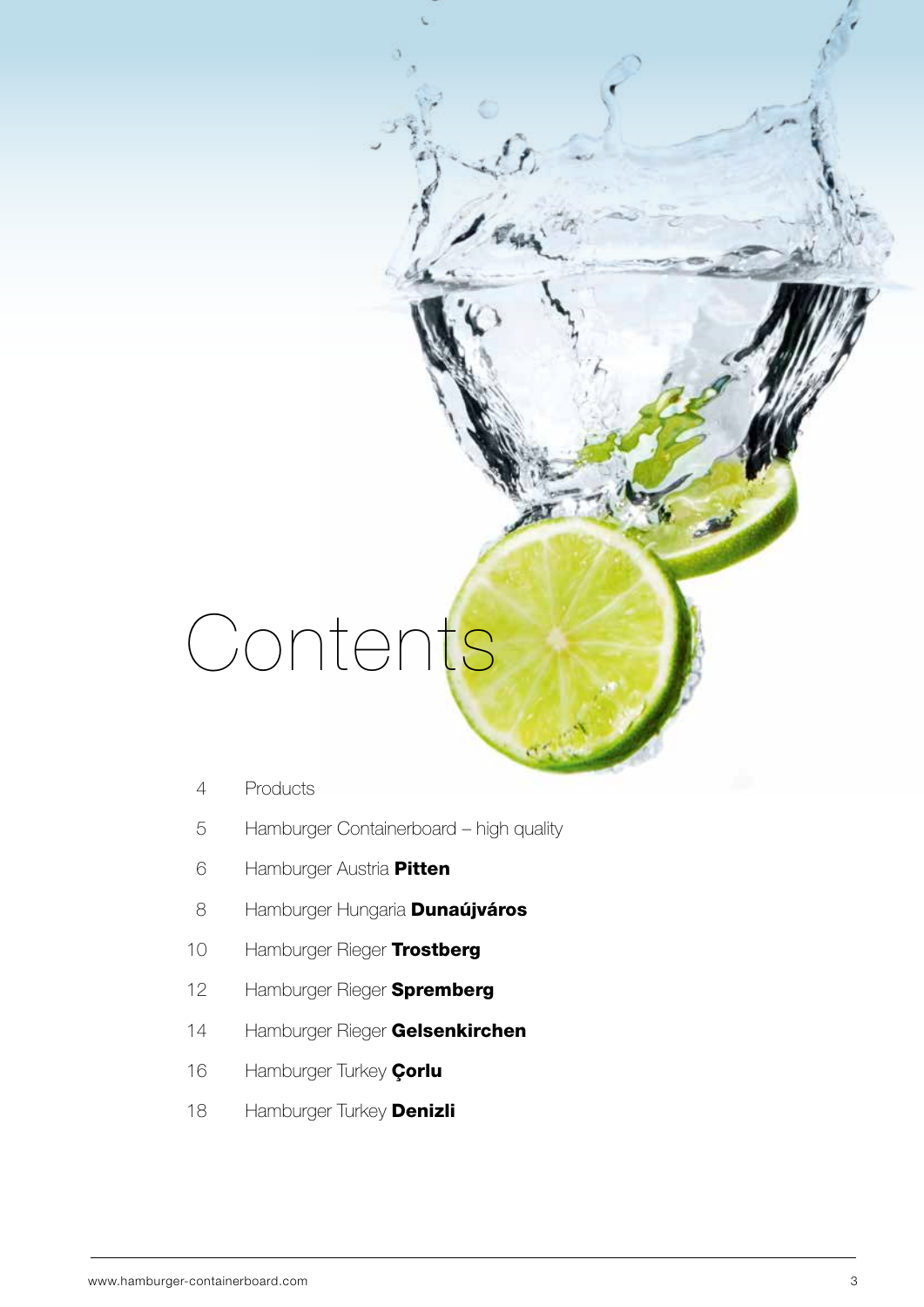## Production overview

| <b>Corrugating Liners</b> |             |
|---------------------------|-------------|
| <b>AustroTop</b>          | $120 - 200$ |
| Austrol iner 1            | $120 - 200$ |
| Austrol iner 2            | $120 - 200$ |
| AustroLiner 3             | $120 - 200$ |
| AustroLiner 3 light       | $90 - 110$  |
| AustroSchrenz             | 100 – 150   |
| AustroSchrenz light       |             |

| White top testliner coated |             |
|----------------------------|-------------|
| RiegerTop DC               | 140 – 230   |
| RiegerLiner DC (+)         | $140 - 230$ |
| RiegerLiner LC             | 140 – 230   |
| RiegerLiner OC D (+)       | $145 - 230$ |
| RiegerLiner EC $D (+)$     | $140 - 230$ |
| RiegerLiner EC S           | 140 – 180   |
|                            |             |

| <b>Fluting Medium</b>     |             |
|---------------------------|-------------|
| <b>AustroFluting Plus</b> | $110 - 175$ |
| AustroFluting R           | $110 - 175$ |
| AustroWelle               | $100 - 175$ |
| AustroWelle light         | $70 - 90$   |
|                           |             |

| White top testliner uncoated |             |
|------------------------------|-------------|
| RiegerTop                    | $125 - 180$ |
| RiegerLiner 1                | $125 - 200$ |
| SpreeWhite B                 | $120 - 180$ |
| SpreeWhite C                 | $120 - 180$ |
| TestLiner White C            | $120 - 180$ |

| <b>Plasterboard Liner</b> |             |
|---------------------------|-------------|
| SpreeGips Ivory           | $160 - 220$ |
| SpreeGips Green           | $180 - 190$ |
| SpreeGips Pink            | $170 - 180$ |
| SpreeGips Grey            | $140 - 180$ |
| SpreeGips Grey-Green      | $150 - 170$ |
| SpreeGips Brown           | $240 - 280$ |
| SpreeGips Grey-Blue       | $240 - 280$ |
| SpreeGips Floor-Board     | $240 - 280$ |
| others on request         |             |

#### **White and Greyboard, Folding Box and Machine Board**

| RiegerCoat GD          | $350 - 700$ |
|------------------------|-------------|
| RiegerCoat G           | $450 - 800$ |
| RiegerTriplex hochweiß | $400 - 700$ |
| RiegerDuplex weiß      | $350 - 700$ |
| RiegerBoard hellbraun  | 400 – 800   |
| RiegerBoard grau       | $350 - 900$ |
|                        |             |

**all specifications in g/m2**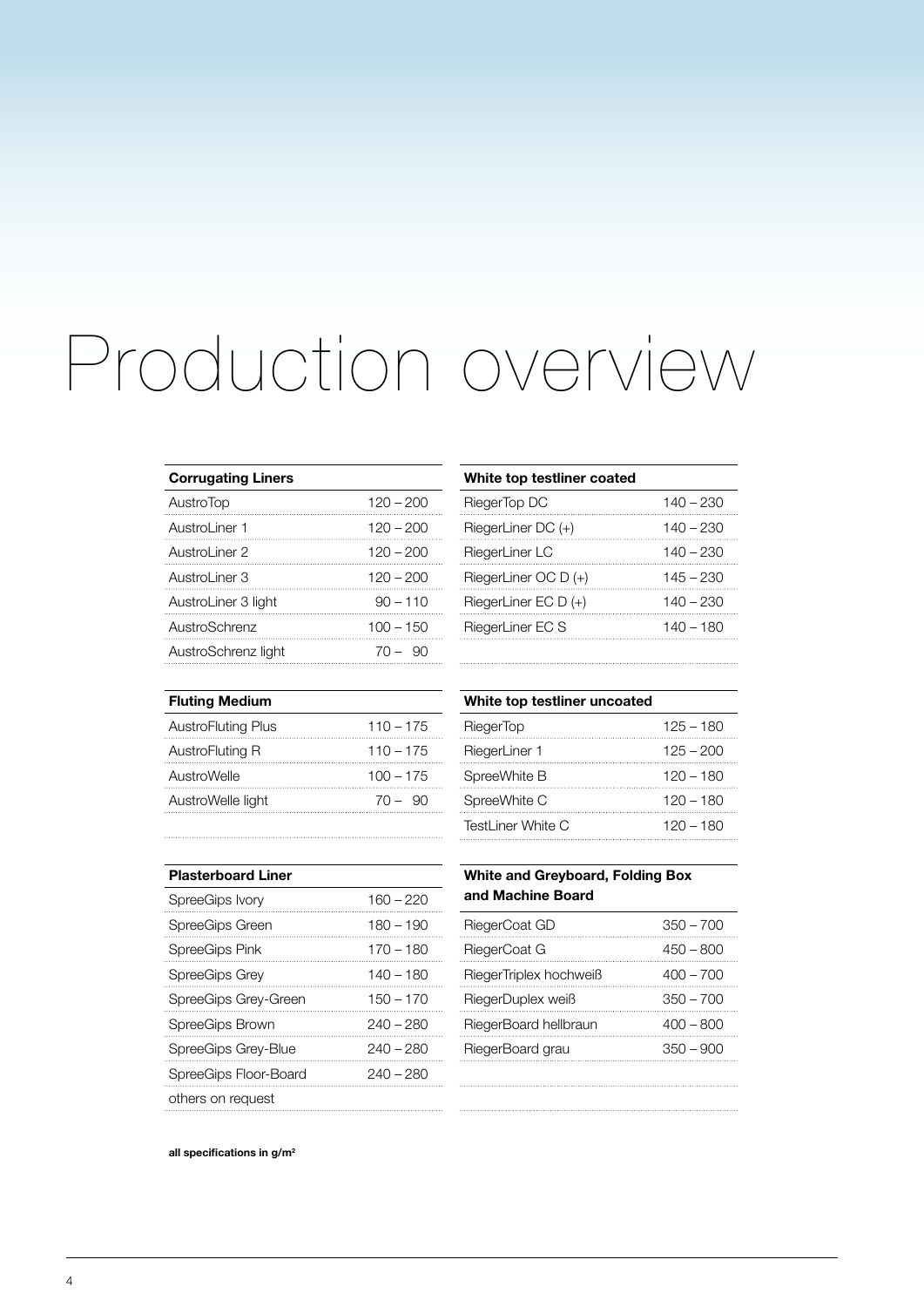#### Hamburger Containerboard – high quality

Hamburger Containerboard is one of the leading producers of high-quality corrugating papers in Europe. These papers are manufactured exclusively from recycled paper.

It is our objective to offer all our customers and partners more than a complete range of high-quality containerboard. Thoughts and actions form the basis for successful and continuous development, and this ensures that our customers receive the best quality and service over the longer term.

Innovative process technology and a sustainable, ecological approach are major components of our corporate strategy.

"Flexibility – Commitment – Customer Focus" are genuine values in our corporate culture, which enable our team to put our customers' wishes speedily and expertly into practice. Our brands of AustroLiner, RiegerLiner, Spree-White and SpreeGips are all well-known and established in Europe. Lightweight substances complete and enhance our product range.

Our long-term goal is to grow with our customers and our markets, and this is an integral part of our strategy.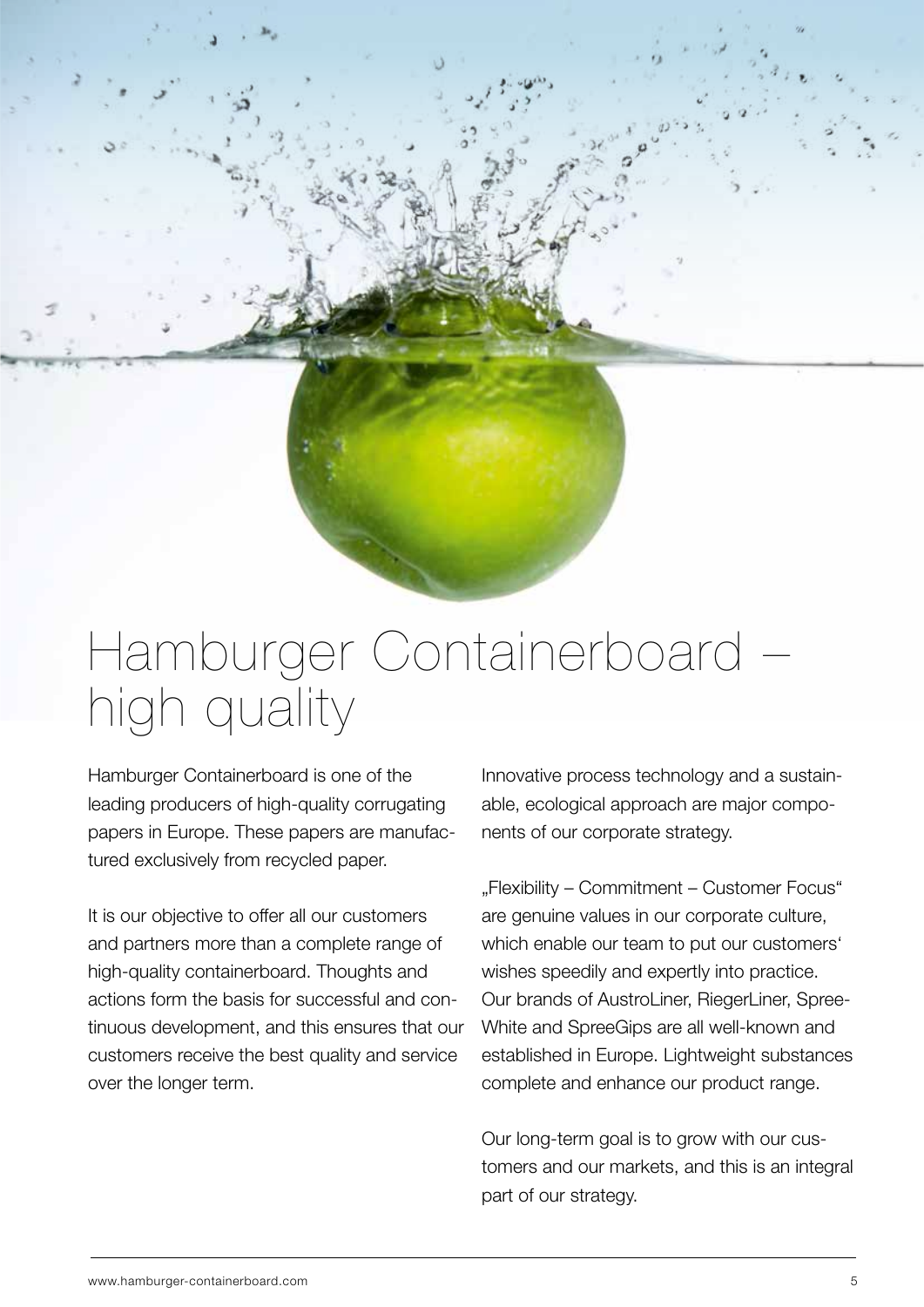# AustroTop

We produce advanced recycled containerboard to exceed customer expectations.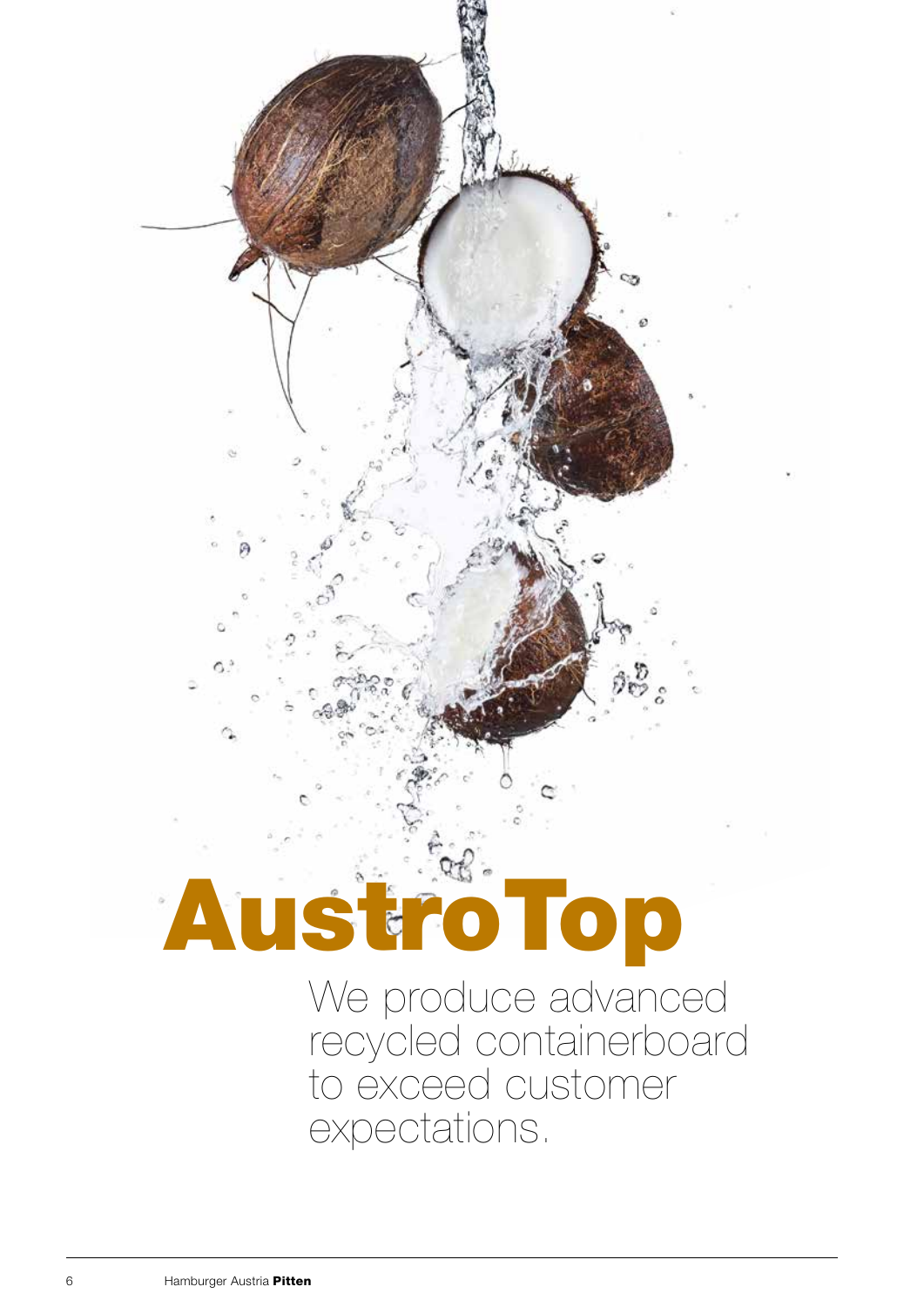

ı

#### Pitten

| <b>Performance data</b> |                    |                 |                     |
|-------------------------|--------------------|-----------------|---------------------|
| PM <sub>3</sub>         |                    | <b>PM 4</b>     |                     |
| Annual capacity         | 130.000 t          | Annual capacity | 320,000 t           |
| Working width           | 250 cm             | Working width   | 500 cm              |
| Products                | AustroFluting Plus | Products        | AustroTop           |
|                         | AustroFluting R    |                 | AustroLiner 1, 2, 3 |
|                         | AustroWelle        |                 | SpreeGips Grey      |
|                         | AustroSchrenz      |                 | SpreeGips Ivory     |

| <b>Product overview</b>   |                  |                           |             |
|---------------------------|------------------|---------------------------|-------------|
| <b>Fluting Medium</b>     | g/m <sup>2</sup> | <b>Corrugating Liners</b> | $q/m^2$     |
| <b>AustroFluting Plus</b> | $110 - 175$      | AustroTop                 | $120 - 200$ |
| AustroFluting R           | $110 - 175$      | Austrol iner 1            | 120 – 200   |
| AustroWelle               | $100 - 175$      | Austrol iner 2            | 120 – 200   |
|                           |                  | AustroLiner 3             | 120 – 200   |
|                           |                  | AustroSchrenz             | $100 - 150$ |
| <b>Plasterboard Liner</b> | g/m <sup>2</sup> |                           |             |
| SpreeGips Ivory           | 180 – 220        |                           |             |
| SpreeGips Green           | $180 - 190$      |                           |             |
| SpreeGips Pink            | 170 – 180        |                           |             |
| SpreeGips Grey            | 140 – 180        |                           |             |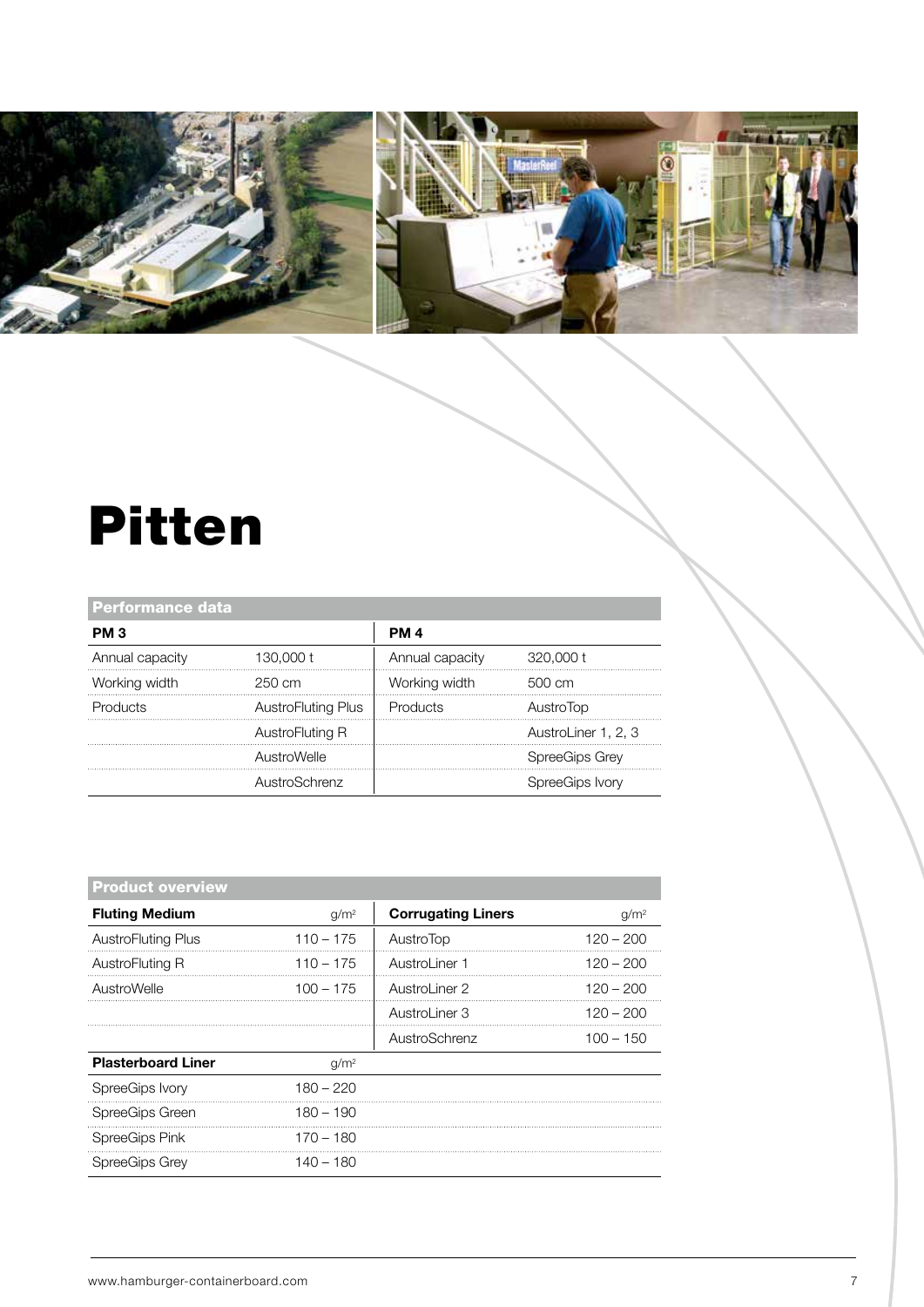

# AustroWelle light

We treat each other and our environment with respect.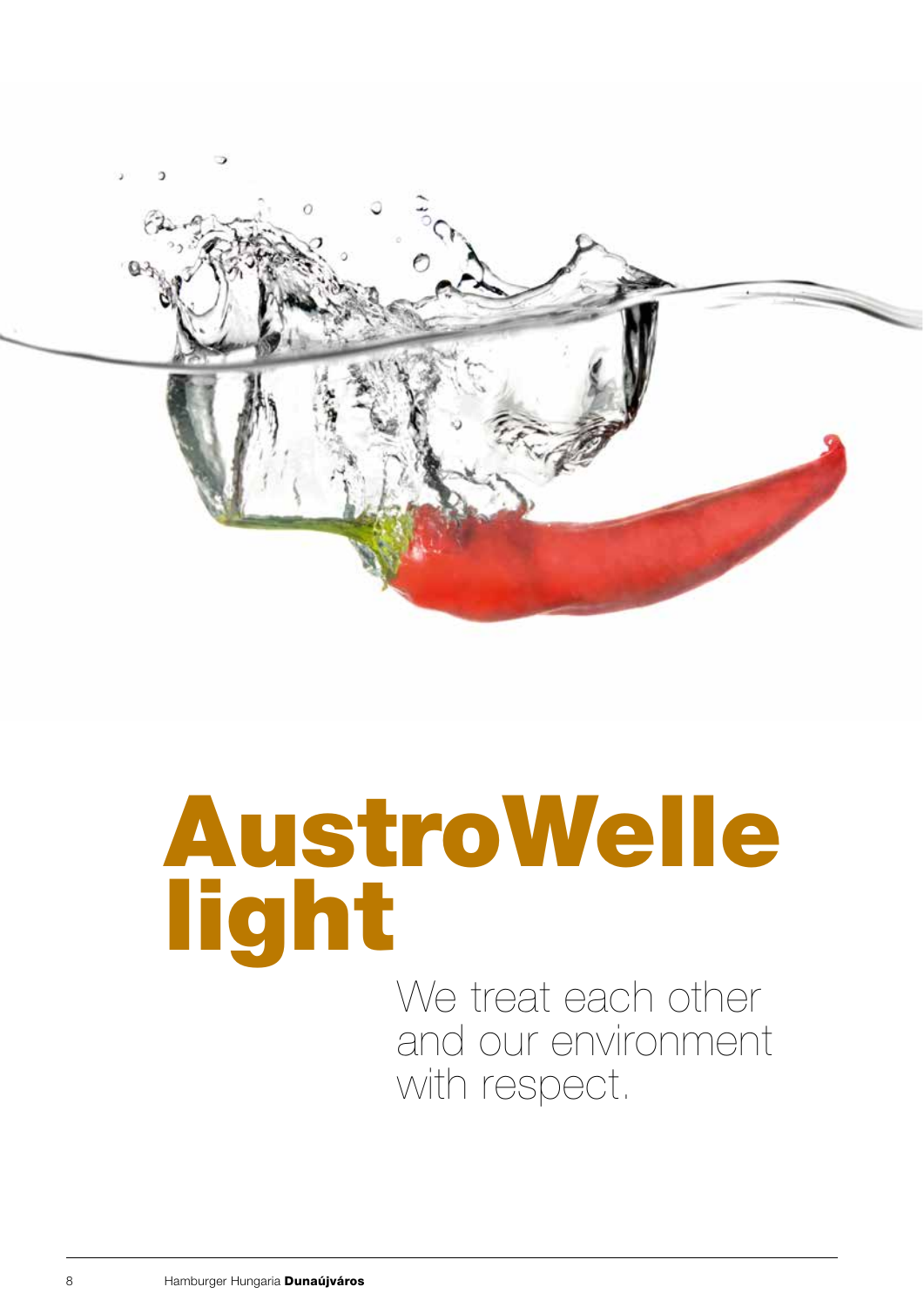

## Dunaújváros

| <b>Performance data</b> |                           |                 |                           |
|-------------------------|---------------------------|-----------------|---------------------------|
| PM <sub>3</sub>         |                           | <b>PM7</b>      |                           |
| Annual capacity         | 220,000 t                 | Annual capacity | 480,000 t                 |
| Working width           | 432 cm                    | Working width   | 780 cm                    |
| Products                | AustroLiner 2, 3          | Products        | AustroLiner 1.            |
|                         | <b>AustroFluting Plus</b> |                 | $2$ (light), $3$ (light)  |
|                         | AustroFluting R           |                 | <b>AustroFluting Plus</b> |
|                         | AustroWelle               |                 | AustroFluting R           |
|                         | AustroSchrenz             |                 | AustroWelle (light)       |
|                         |                           |                 | AustroSchrenz (light)     |
|                         |                           |                 |                           |

| <b>Product overview</b> |                  |                           |             |
|-------------------------|------------------|---------------------------|-------------|
| <b>Fluting Medium</b>   | a/m <sup>2</sup> | <b>Corrugating Liners</b> |             |
| AustroFluting Plus      | $110 - 175$      | Austrol iner 1            | $120 - 135$ |
| AustroFluting R         | $110 - 175$      | AustroLiner 2             | $100 - 150$ |
| AustroWelle             | $70 - 175$       | Austrol iner 3            | $80 - 175$  |
|                         |                  | AustroSchrenz             | 70 – 140    |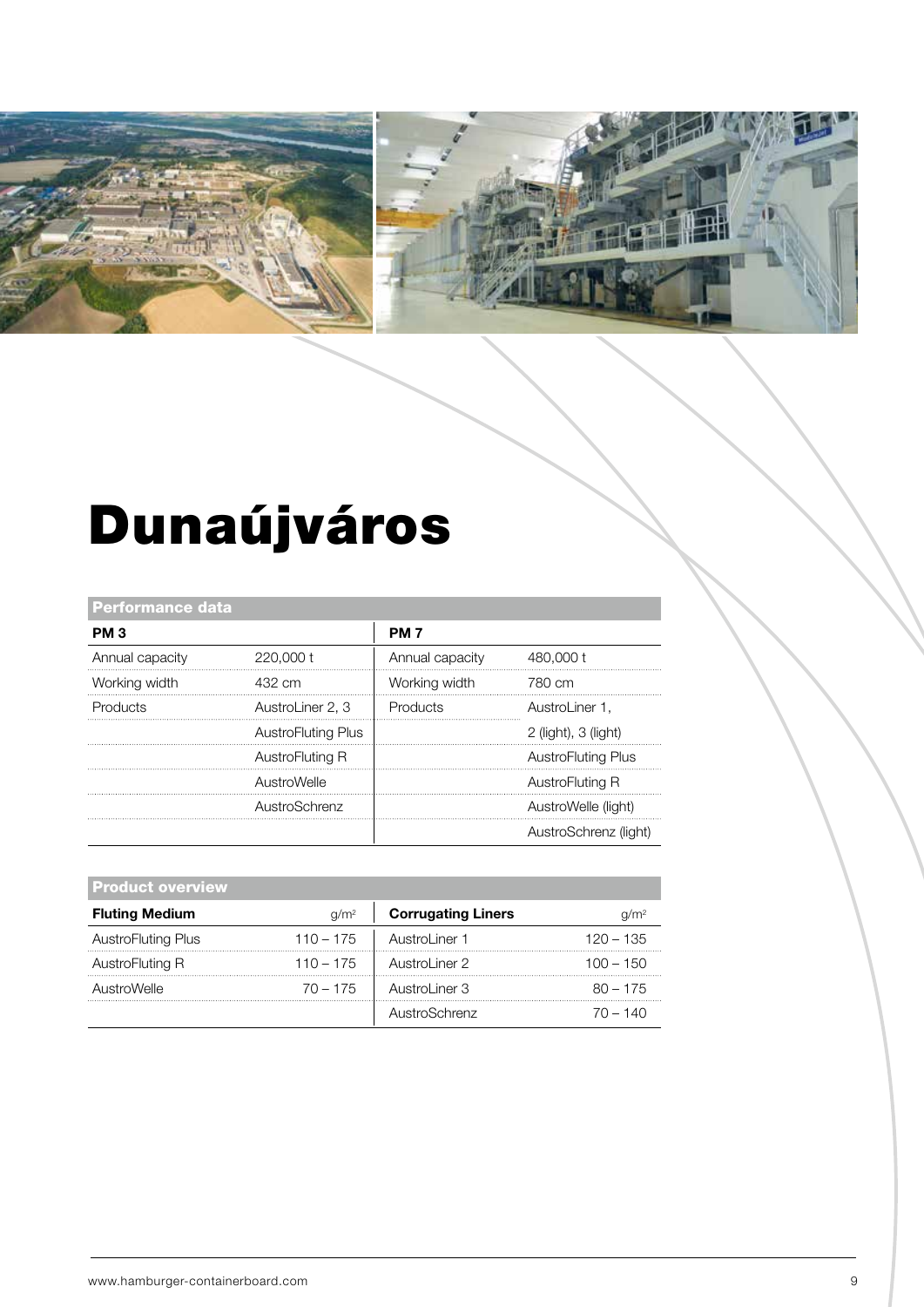

## RiegerLiner Our innovations serve customer solutions.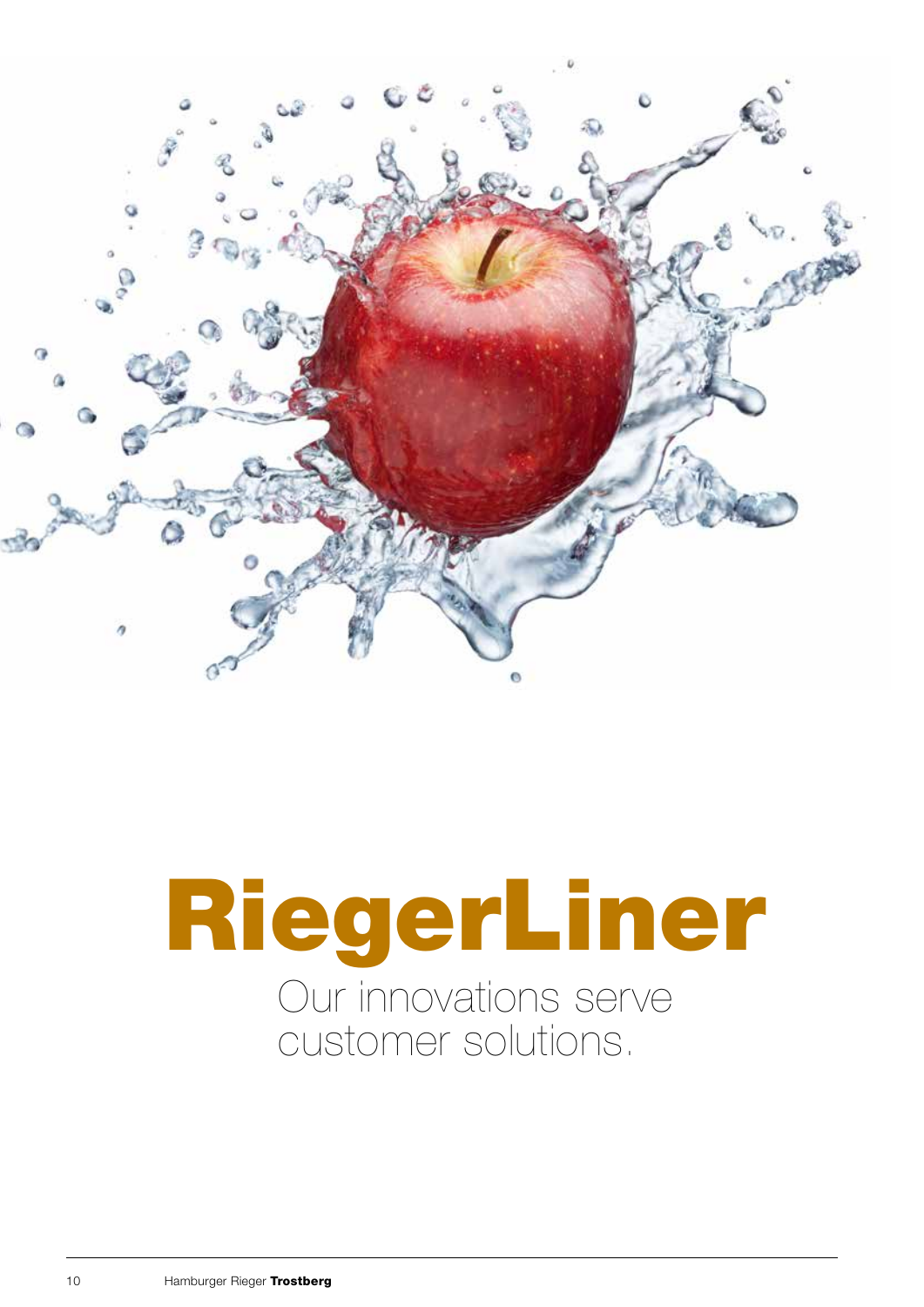

#### Trostberg

| <b>Performance data</b> |              |                 |                      |
|-------------------------|--------------|-----------------|----------------------|
| <b>PM2</b>              |              | <b>KM1</b>      |                      |
| Annual capacity         | 150,000 t    | Annual capacity | 30,000 t             |
| Working width           | 251 cm       | Working width   | 228 cm               |
| Products                | RiegerTop DC | Products        | RiegerCoat GD        |
|                         | RiegerLiner  |                 | RiegerCoat G         |
|                         |              |                 | <b>RiegerTriplex</b> |
|                         |              |                 | <b>RiegerDuplex</b>  |
|                         |              |                 | RiegerBoard GK       |
|                         |              |                 | <b>SpreeGips</b>     |

| <b>Product overview</b>      |                  |                                                              |                  |
|------------------------------|------------------|--------------------------------------------------------------|------------------|
| White top testliner coated   | q/m <sup>2</sup> | White and Greyboard,<br><b>Folding Box and Machine Board</b> | g/m <sup>2</sup> |
| RiegerTop DC                 | 140 – 230        | RiegerCoat GD                                                | $350 - 700$      |
| RiegerLiner DC (+)           | 140 – 230        | RiegerCoat G                                                 | 450 – 800        |
| RiegerLiner LC               | $140 - 230$      | <b>RiegerTriplex</b>                                         | $400 - 700$      |
| RiegerLiner OC-D (+)         | $145 - 230$      | <b>RiegerDuplex</b>                                          | $350 - 700$      |
| RiegerLiner EC-D (+)         | 140 – 230        | RiegerBoard GK                                               | $350 - 900$      |
| RiegerLiner EC-S             | 140 – 230        |                                                              |                  |
| White top testliner uncoated | q/m <sup>2</sup> | <b>SpreeGips KM1</b>                                         | g/m <sup>2</sup> |
| <b>RiegerTop</b>             | $125 - 180$      | SpreeGips Brown                                              | $240 - 280$      |
| RiegerLiner 1                | 125 – 200        | SpreeGips Grey-Blue                                          | $240 - 280$      |
|                              |                  | SpreeGips Floor-Board                                        | 240 – 280        |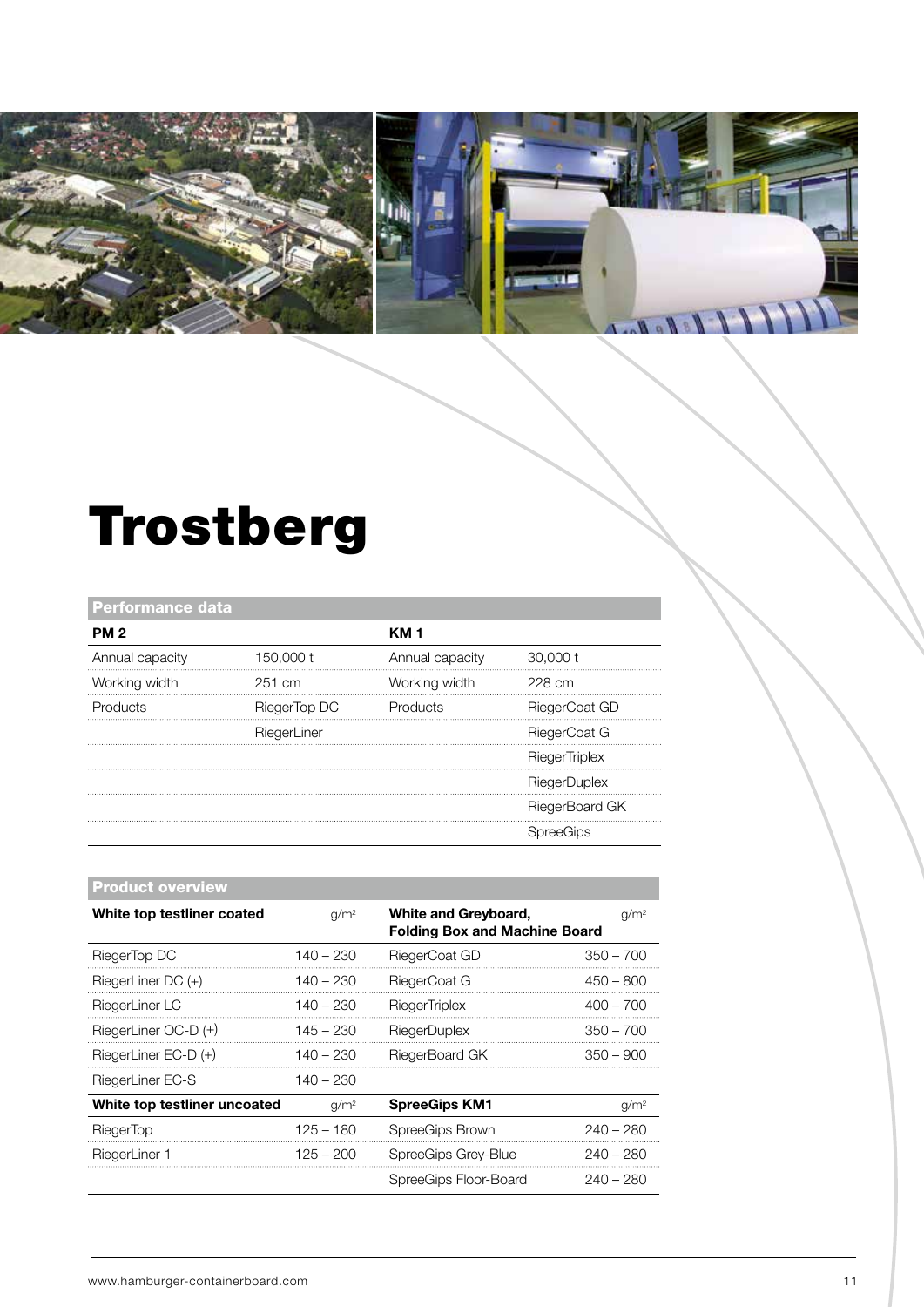

# SpreeWhite & SpreeGips

Our success is based on our team spirit and entrepreneurship.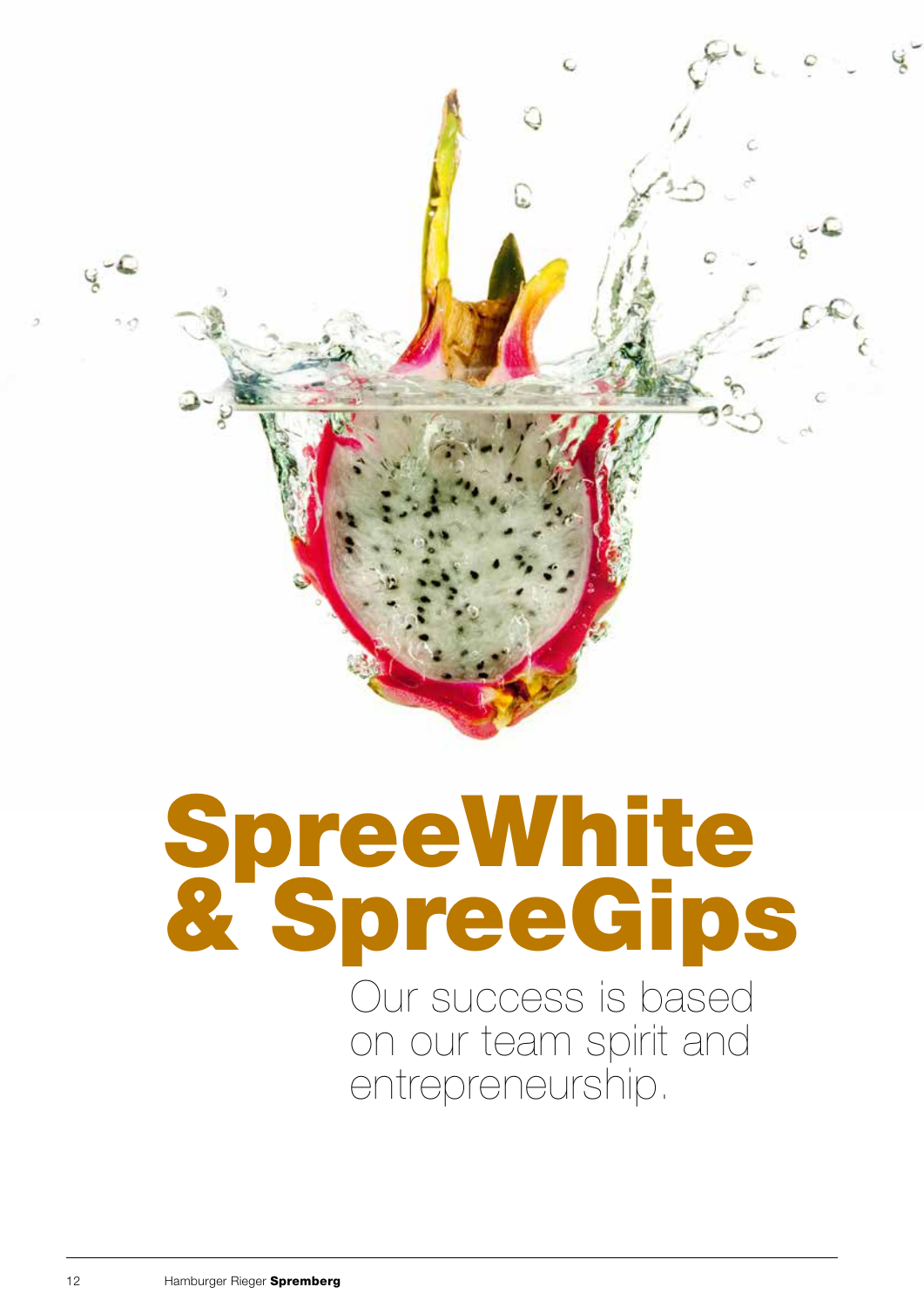

### Spremberg

#### Performance data

| Annual capacity | 320,000 t        |  |
|-----------------|------------------|--|
| Working width   | 530 cm           |  |
| Products        | <b>RiegerTop</b> |  |
|                 | RiegerLiner      |  |
|                 | SpreeWhite       |  |
|                 |                  |  |

| <b>Product overview</b>      |                  |                                                |  |
|------------------------------|------------------|------------------------------------------------|--|
| White top testliner uncoated | q/m <sup>2</sup> | White top testliner coated<br>q/m <sup>2</sup> |  |
| RiegerTop                    | 120 – 180        | RiegerLiner EC-D<br>140, 160, 180              |  |
| SpreeWhite B                 | 120 – 180        |                                                |  |
| SpreeWhite C                 | 120 – 180        |                                                |  |
| <b>Plasterboard Liner</b>    | q/m <sup>2</sup> |                                                |  |
| SpreeGips Ivory              | 160 – 200        |                                                |  |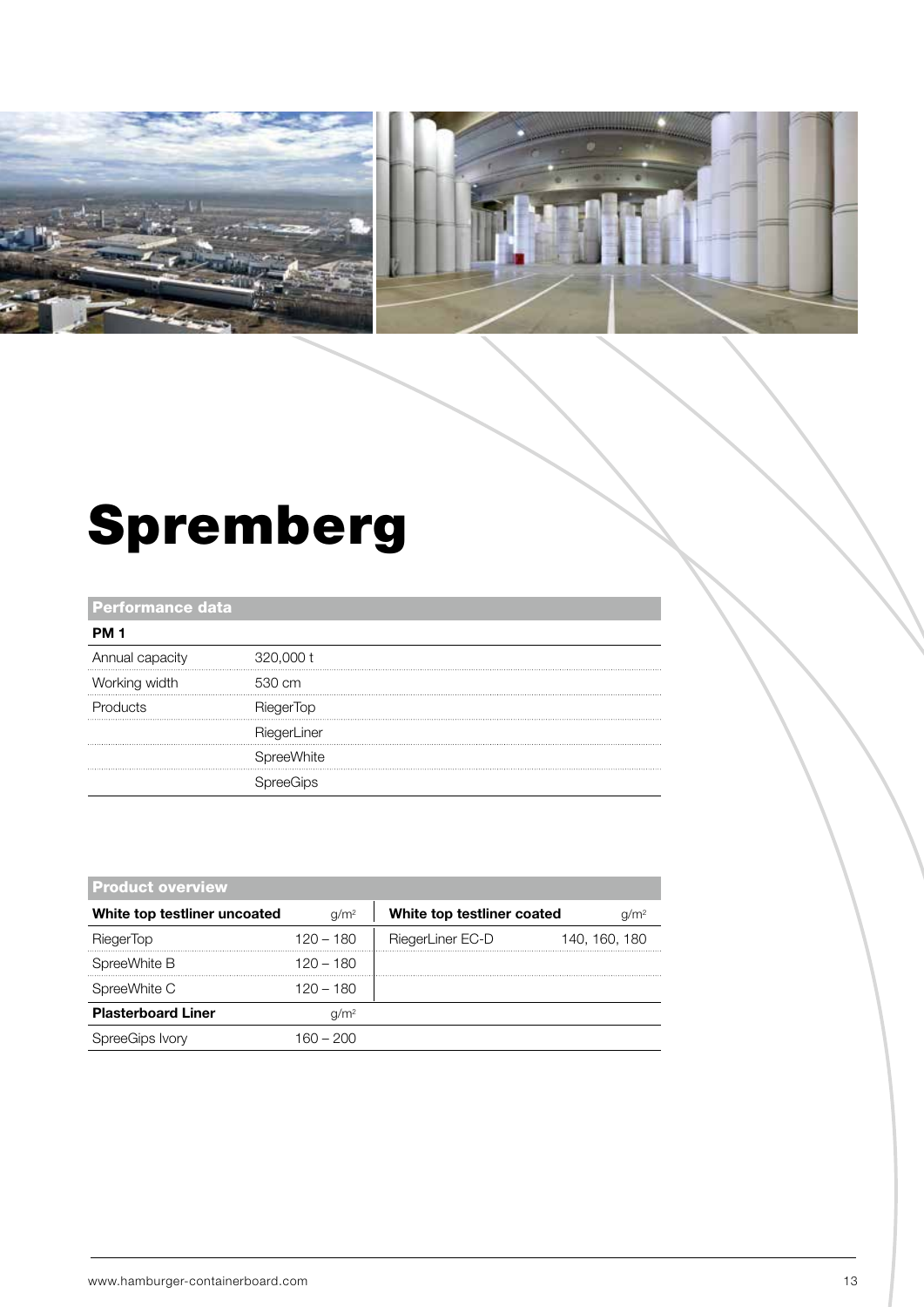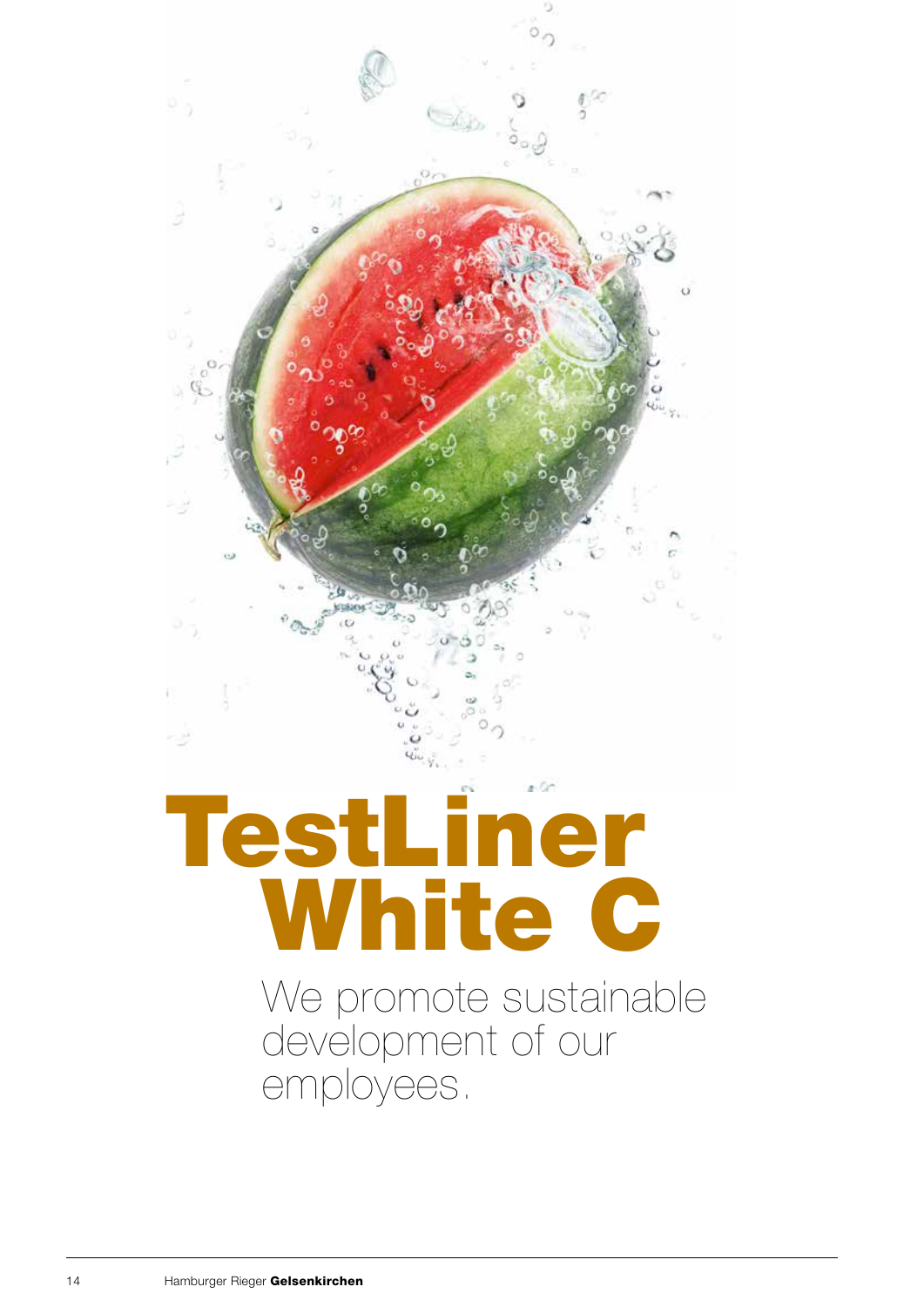

#### Gelsenkirchen

#### Performance data

| <b>PM 1</b>     |                          |  |
|-----------------|--------------------------|--|
| Annual capacity | 210,000 t                |  |
| Working width   | 490 cm                   |  |
| Products        | <b>TestLiner White C</b> |  |
|                 | TestLiner                |  |
|                 |                          |  |
|                 |                          |  |

| <b>Product overview</b>      |                  |                            |                  |
|------------------------------|------------------|----------------------------|------------------|
| White top testliner uncoated | q/m <sup>2</sup> | <b>Brown top testliner</b> | q/m <sup>2</sup> |
| TestLiner White C            | $120 - 180$      | TestLiner 2                | $120 - 200$      |
|                              |                  | TestLiner 3                | $120 - 200$      |
| <b>Plasterboard Liner</b>    | q/m <sup>2</sup> |                            |                  |
| <b>SpreeGips Grey</b>        | $140 - 180$      |                            |                  |
| SpreeGips Grey-Green         | 150 – 170        |                            |                  |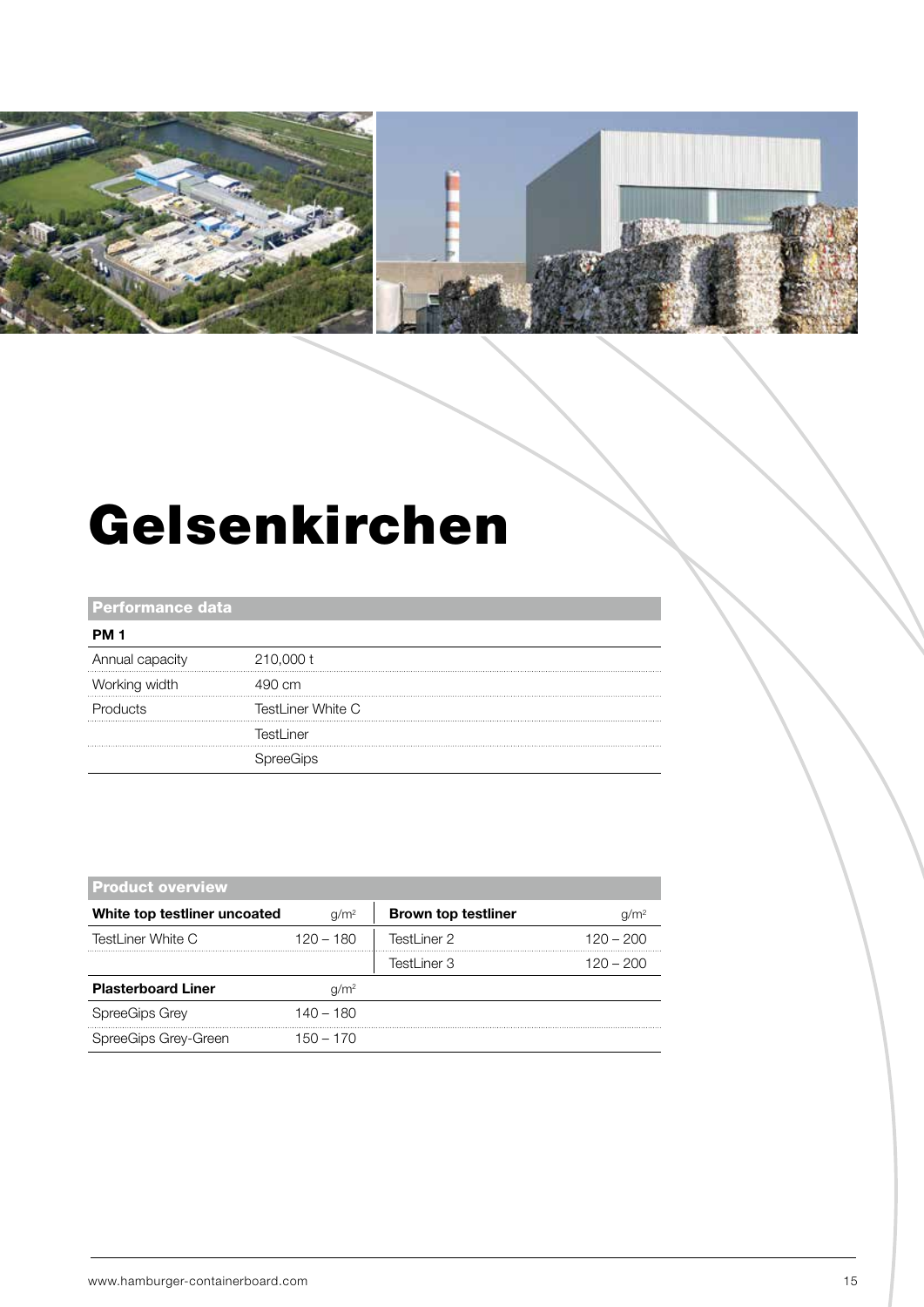

## We enjoy contributing to our customers TestLiner & Fluting

success.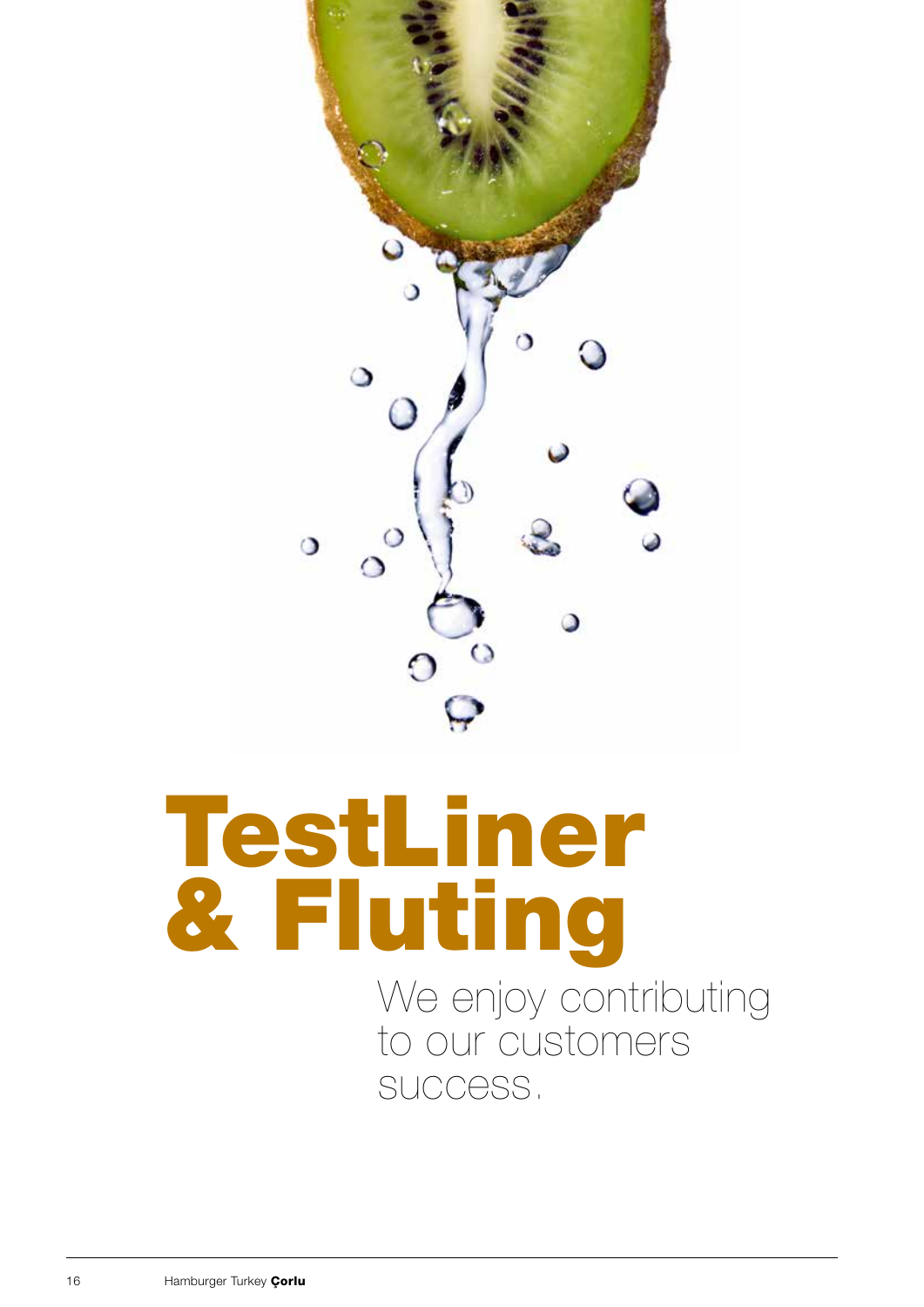



## Çorlu

#### Performance data

| PM 3            |                     |  |
|-----------------|---------------------|--|
| Annual capacity | 90,000 t            |  |
| Working width   | 250 cm              |  |
| <b>Products</b> | TestLiner 3         |  |
|                 | <b>UltraFluting</b> |  |
|                 | ExtraFluting        |  |
|                 | EcoFluting          |  |

| <b>Product overview</b> |                  |                           |             |
|-------------------------|------------------|---------------------------|-------------|
| <b>Fluting Medium</b>   | q/m <sup>2</sup> | <b>Corrugating Liners</b> | $q/m^2$     |
| UltraFluting            | $110 - 200$      | TestLiner 3               | $110 - 200$ |
| ExtraFluting            | $110 - 200$      |                           |             |
| EcoFluting              | $110 - 200$      |                           |             |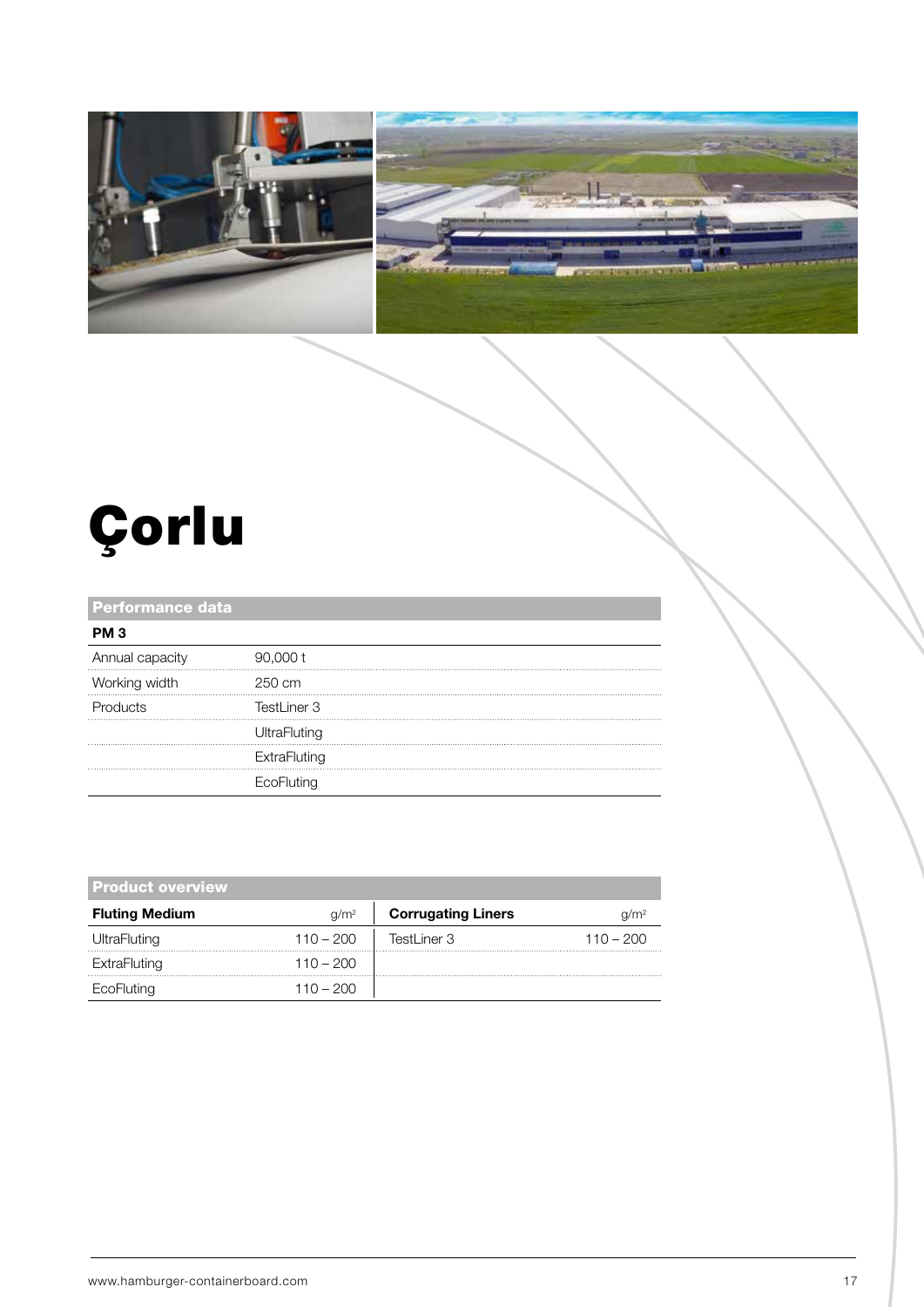# We deliver innovative and TestLiner & Fluting

competitive packaging solutions for our customer supply chain.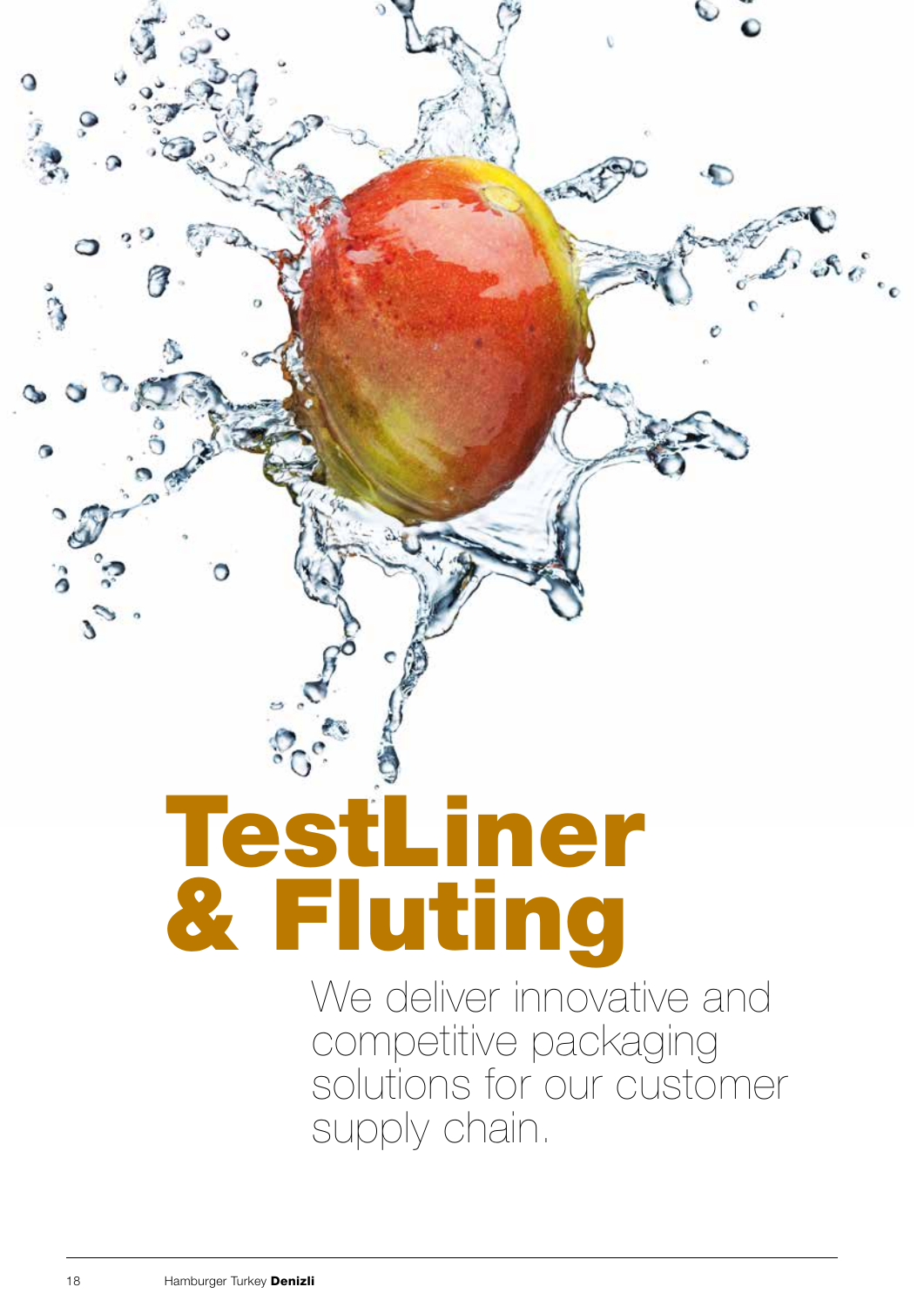

### Denizli

| <b>Performance data</b> |                     |                 |              |
|-------------------------|---------------------|-----------------|--------------|
| <b>PM 1</b>             |                     | <b>PM2</b>      |              |
| Annual capacity         | 45,000 t            | Annual capacity | 55,000 t     |
| Working width           | 245 cm              | Working width   | 245 cm       |
| <b>Products</b>         | TestLiner 3         | Products        | Testl iner 3 |
|                         | <b>UltraFluting</b> |                 | UltraFluting |
|                         | ExtraFluting        |                 | ExtraFluting |
|                         | <b>EcoFluting</b>   |                 | EcoFluting   |

| <b>Product overview</b> |                  |                           |             |
|-------------------------|------------------|---------------------------|-------------|
| <b>Fluting Medium</b>   | q/m <sup>2</sup> | <b>Corrugating Liners</b> |             |
| UltraFluting            | $110 - 200$      | TestLiner 3               | $110 - 200$ |
| ExtraFluting            | $110 - 200$      |                           |             |
| EcoFluting              | 110 – 200        |                           |             |